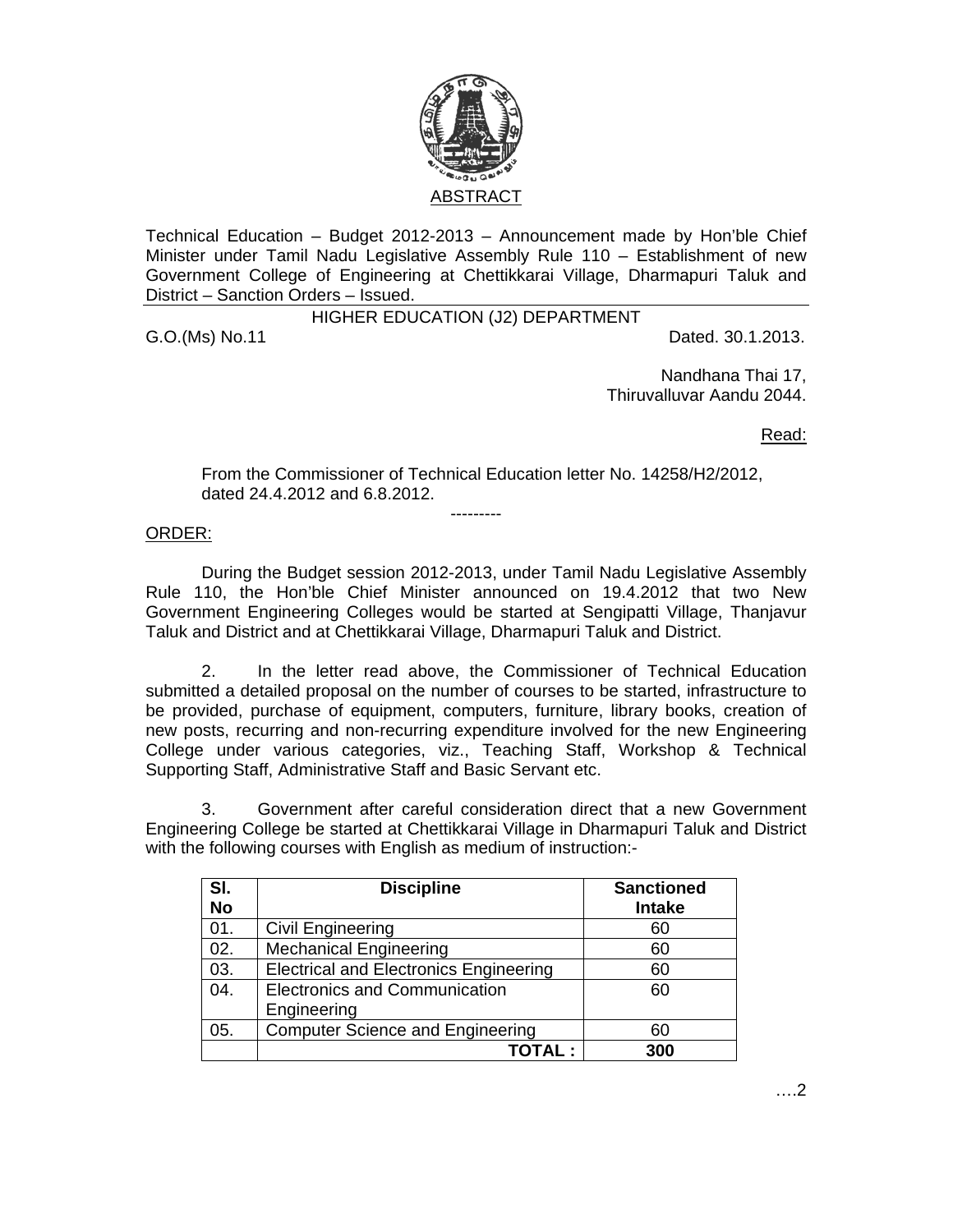- 4. Government also accord,
- (i) administrative sanction for creation of staff, construction of buildings and purchase of equipment, computer, furniture, library books etc., at a total outlay of Rs.8989.54 lakh (Rupees eighty nine crores, eighty nine lakhs and fifty four thousand only) as detailed below:-

| SI.<br><b>No</b>                                         | <b>Description</b>                   | <b>Details of Expenditure</b><br>[Rs. In Lakhs] |         |         |         | <b>TOTAL</b><br><b>EXPENDIT</b> |  |  |  |
|----------------------------------------------------------|--------------------------------------|-------------------------------------------------|---------|---------|---------|---------------------------------|--|--|--|
|                                                          |                                      | 2012-13                                         | 2013-14 | 2014-15 | 2015-16 | <b>URE</b><br>[Rs. In<br>Lakhs] |  |  |  |
| <b>RECURRING EXPENDITURE:</b>                            |                                      |                                                 |         |         |         |                                 |  |  |  |
| 1                                                        | <b>Salary for Faculty</b><br>& Staff | 515.00                                          | 831.00  | 1069.00 | 1271.00 | 3686.00                         |  |  |  |
| <b>NON-RECURRING EXPENDITURE:</b>                        |                                      |                                                 |         |         |         |                                 |  |  |  |
| <b>EQUIPMENT, COMPUTERS, FURNITURE AND LIBRARY BOOKS</b> |                                      |                                                 |         |         |         |                                 |  |  |  |
| $\overline{2}$                                           | Equipment                            | 15.00                                           | 120.00  | 135.00  | 15.00   | 285.00                          |  |  |  |
| 3                                                        | Computers                            | 30.00                                           | 80.00   | 30.00   | 10.00   | 150.00                          |  |  |  |
| $\overline{4}$                                           | Furniture                            | 15.00                                           | 35.00   | 35.00   | 15.00   | 100.00                          |  |  |  |
| 5                                                        | Library Books &<br>e-Journals        | 14.00                                           | 15.00   | 21.00   | 15.00   | 65.00                           |  |  |  |
| 6                                                        | Construction of<br>buildings         | 1375.93                                         | 1145.48 | 1119.29 | 924.64  | 4565.34                         |  |  |  |
| $\overline{7}$                                           | The lump sum<br>provision            | 34.55                                           | 34.55   | 34.55   | 34.55   | 138.20                          |  |  |  |
|                                                          | <b>TOTAL</b>                         | 1484.48                                         | 1430.03 | 1374.84 | 1014.19 | 5303.54                         |  |  |  |
|                                                          | <b>Gross Total</b>                   | 1999.48                                         | 2261.03 | 2443.84 | 2285.19 | 8989.54                         |  |  |  |

- (ii) financial sanction is also accorded to the tune of Rs.1410.48 lakh (Rupees fourteen crores, ten lakhs and forty eight thousand only) towards expenditure for construction of building;
- (iii) The detailed sanction of staff and other non-recurring expenditure (Rs.74 lakhs) for the first and subsequent academic year will be accorded separately based on the proposals from the Commissioner of Technical Education.

5. The Government further appoint Dr. (Tmt) R.S.D.Wahida Banu, Principal, Government College of Engineering, Salem, as Special Officer to carry out work related to obtaining All India Council for Technical Education approval.

 6. The orders on sanction of detailed plan and estimates for construction of building will be issued separately based on the proposals from the Commissioner of Technical Education.